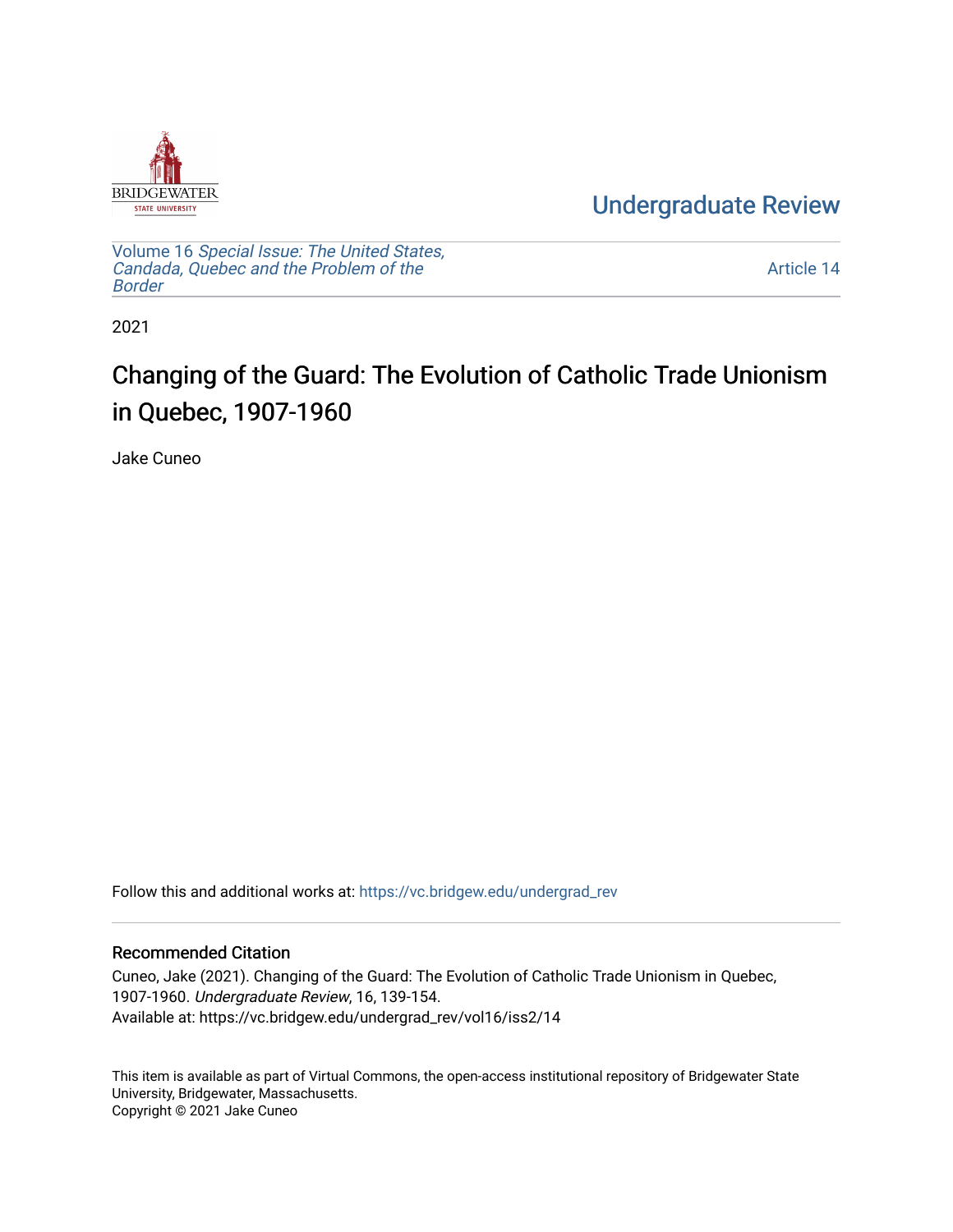# Changing of the Guard: The Evolution of Catholic Trade Unionism in Quebec, 1907-1960

JAKE CUNEO, BRIDGEWATER STATE UNIVERSITY, BRIDGEWATER, MA, USA. jakecuneo003@gmail.com

**Abstract**: The Catholic Church was a powerful entity that manifested prominently in all levels of society in the province of Quebec, and the workplace was no exception. In 1921, the Canadian and Catholic Confederation of Labour (C.C.C.L.) was formed not only to unite the local confessional unions, but ideally to also provide a buffer against secular syndicates making a name for themselves in Canada, such as the American Federation of Labor and the Congress of Industrial Organizations. The C.C.C.L.'s inclination for tradition and pacifistic dispute resolution became progressively ineffectual as strikes became more frequent and as the conservative provincial government under Premier Maurice Duplessis sought to quash unionization in Quebec. The true test of Catholic unionism in Quebec came in 1949 when 5,000 workers in the province's asbestos mines went on strike to protest inadequate pay and benefits as well as poor health conditions. Three months into the demonstrations, the C.C.C.L. nearly lost its members to the secular Congress of Industrial Organizations (C.I.O.) and their charitable donations to the strikers and their families. The C.C.C.L. never fully recovered from the developments of the asbestos strikes, and in its later years it became more liberal and even allied with secular unions to save itself from oblivion. The Confederation survived into the 1950s, but it was nowhere near as powerful as it had been in its early years. From the closed shops of the 1930s to the asbestos strikes, Quebec's unionized workers learned that classic Catholic values had no place in an ever-modernizing labor world.

**Keywords**: Quebec, Canadian and Catholic Confederation of Labour, unionism, Catholic Church, asbestos strikes.

The most dominant cultural force in Quebec in the early twentieth century was most certainly the Catholic Church. Even as Quebec experienced industrialization, with its associated modernism, urbanism, and the rise of an industrial wage-working class, the Catholic Church, with its hierarchy and conservativism, remained central to economic, political, and social thought. Thus, as Quebec workers began to organize in order to collectively meet the challenges of industrialization, it is not surprising that they did so through the Church. For half a century, the church sought to consolidate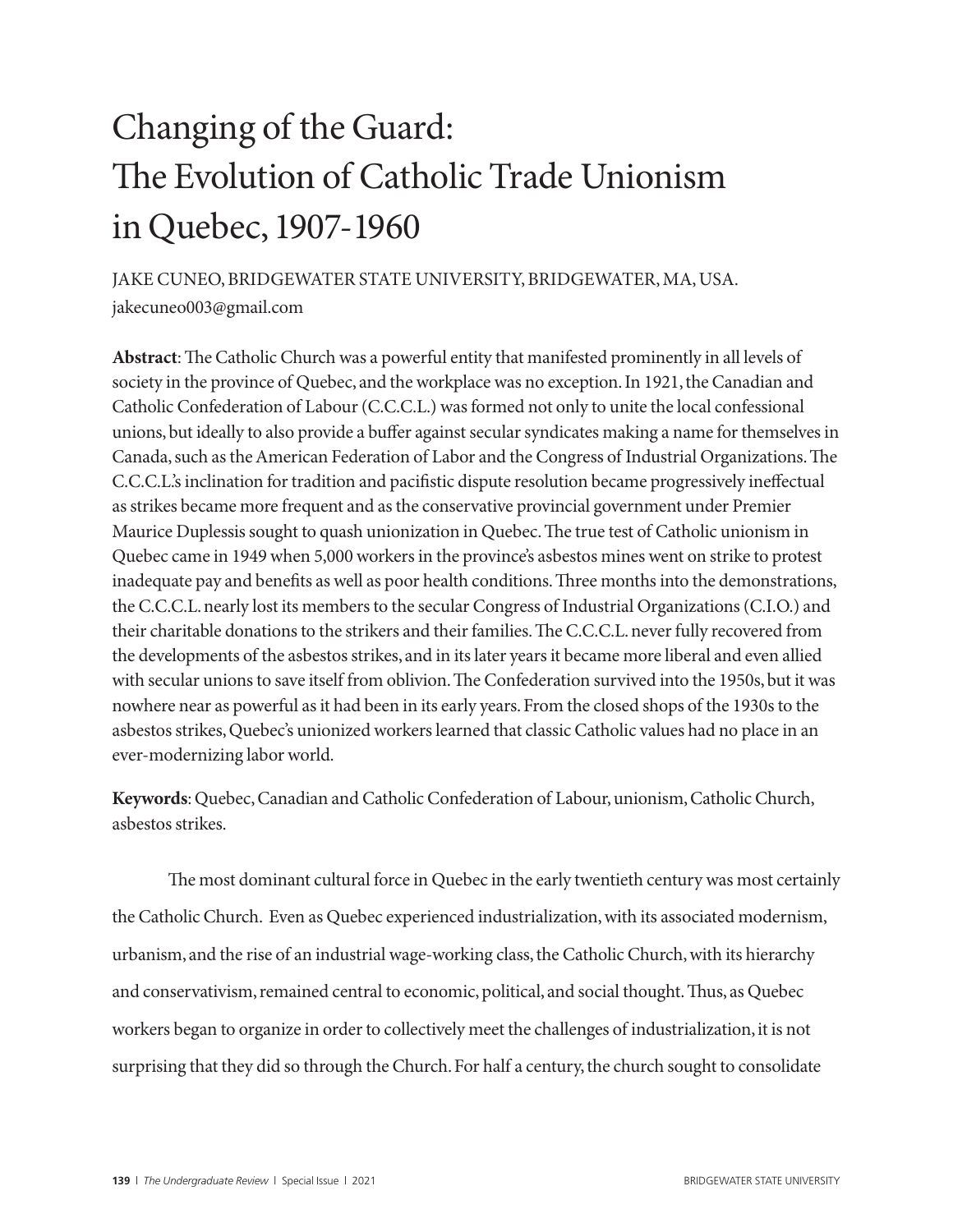organized labor under a Catholic banner, favoring morality and peace over militancy when resolving workplace disputes. They did so via "confessional unionism," in which a chaplain is the head official. Proselytizing and organization were the work of the clergy, and the Church provided financial aid and public endorsement. The passive attitudes of Catholic unions, which bordered on ignorance toward labor conflicts were reflected in their general apprehension toward strikes. A few scattered episodes showed that confessional unionism had its uses, but most of the conflicts in which it was involved from inception to the 1950s called for more aggressive solutions; that is full-on strikes, which often turned violent. The 1949 strikes at Quebec's asbestos mines were the crucible for Catholic unionism. While some individual clergymen rose to the occasion, by and large the Canadian and Catholic Confederation of Labour (C.C.C.L.) was slow to adapt accordingly to contemporary union issues, leading to an overhaul of its leadership and greatly reduced relevance in the lives of Quebec's organized workers. From the hundreds of "closed shops" across the province in 1937 to the asbestos mine demonstrations of the late 1940s, there is no shortage of cases that reveal the devolving prominence of Catholic labor syndicalism in Quebec from the C.C.C.L.'s promising establishment in 1921 to its sidelining by the end of the 1950s.

The first official Catholic labor unions in Canada were established in 1907. By 1921, there existed enough local unions across the provinces to necessitate the formation of a national conglomerate. Such was the birth of the Canadian and Catholic Confederation of Labour (Confédération des travailleurs catholiques du Canada) in Hull, Quebec.<sup>1</sup> Given its fierce nationalist, conservative, and religious moorings, the C.C.C.L. vehemently opposed foreign influence. Its leaders had a generally pessimistic worldview and considered the international unions like the American Federation of Labor (AFL) to be "materialistic" and "irreligious." It was also fundamentally antisocialist and anti-communist, thus making it hostile to more radical labor organizations like the International Workers of the World, while also opposing all English, American, and Protestant influence in Quebec. The C.C.C.L. reviled foreign capital in the province and instead advocated for popular trends of the time including corporatism, provincial autonomy, and the nostalgic idea of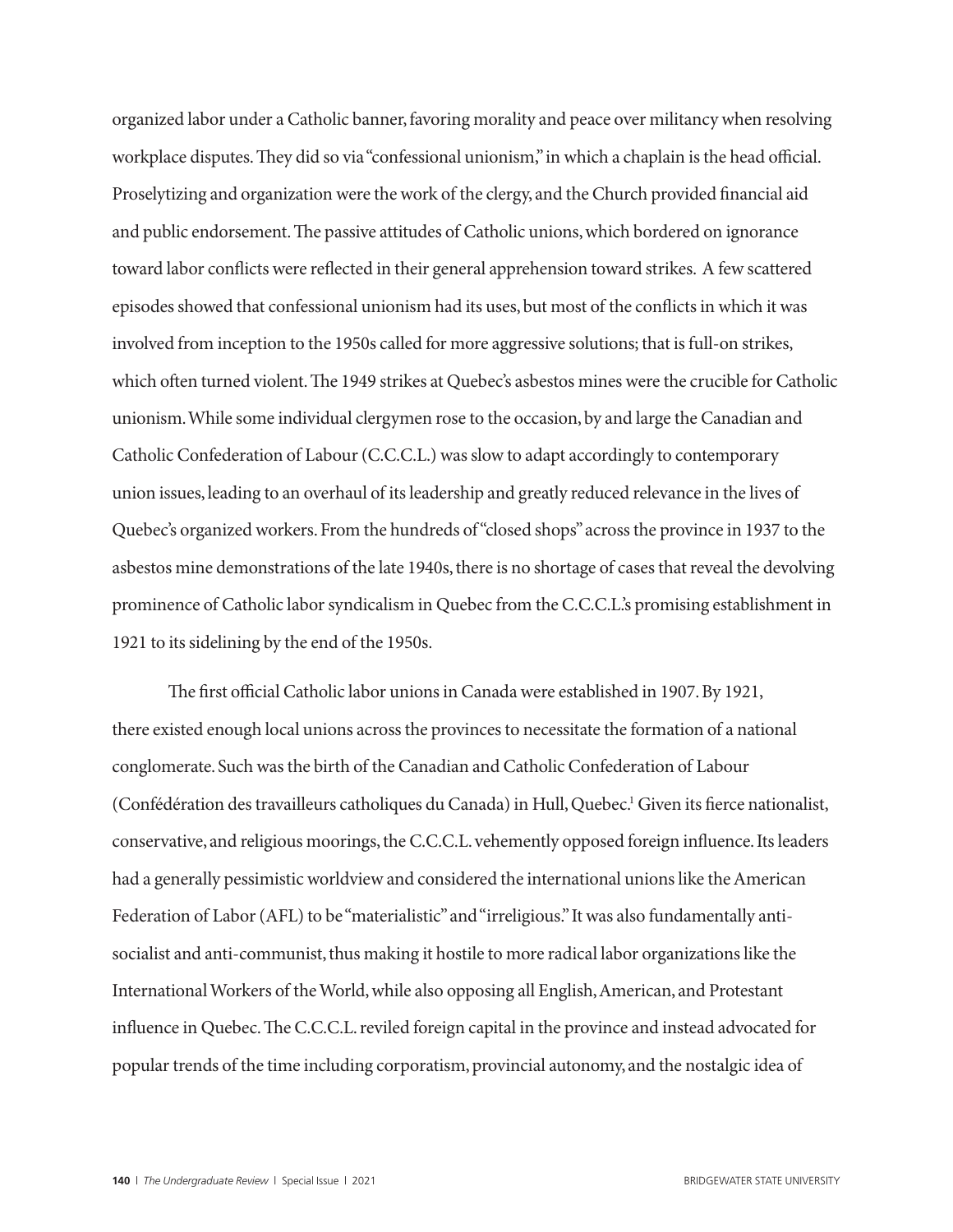the "return to the land."2 The C.C.C.L. had some cause for concern over foreign encroachment. In September 1902, the Trades and Labor Congress (T.L.C.) had amended its constitution. Some unions broke away to form the Canadian Federation of Labor. Local branches of the Knights of Labor were excluded from representation, as were national Canadian unions in places where international guilds of the same craft already existed. Such a move was meant to create organized opposition to the American Federation of Labor, which had been accused of overstepping its jurisdiction in Canada rather than maintaining an equal partnership with the T.L.C.<sup>3</sup> Even though the A.F.L. was a more moderate labor union, the Catholic confederation still feared that the working class would become the victim of the class-strife philosophy of "Bolshevistic" attitudes towards private property allegedly exhibited by some international and secular syndicates. The Church did not seek an overhaul of either the present social or the economic structures of Quebec, instead its message reiterated the notion that private property and divisions of class are the natural result of human nature. Capitalist frameworks were encouraged instead, in which "justice and charity rule(d) the relations of men."4 By this theory, the worker happily provides his highest-quality labor in exchange for full and plentiful payment and protection from the employer.

To the C.C.C.L.'s detriment, however, its ultimate concern was maintaining civility, even if that did not align with the needs and ambitions of its constituents. The church leaders' focus on preventing widespread strife and their emphasis on cordiality led to a cynical saying around the province: "Buy a bell for the parish church and you'll never have any labor trouble."5 Canadian labor historian Harold A. Logan echoed this idea in *The History of Trade Union Organization in Canada*. "The ultimate concern of its (the C.C.C.L.'s) founders," he wrote in 1928, "has not been especially the economic condition of the worker, but rather the moral and spiritual condition, economic betterment being sponsored as contributing to the latter."6 With respect to property rights, the C.C.C.L. condemned sabotage in all its forms and equally respected the rights of workers who were not involved in strikes. The use of persuasion to get others to cease working was acceptable to the point that it was not achieved by force.<sup>7</sup> As featured on a C.C.C.L. convention program in 1922,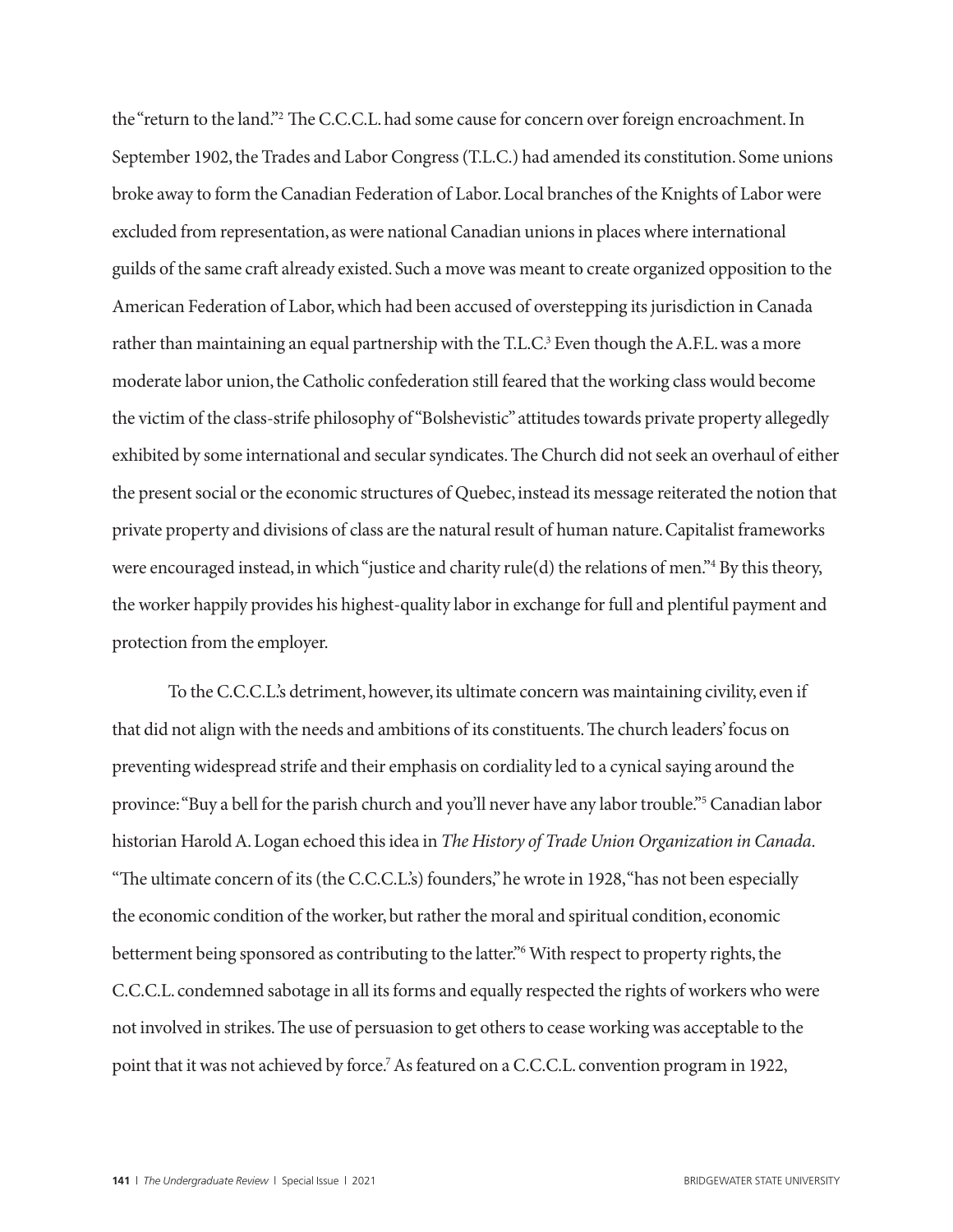Gerard Tremblay of the Confederation's Montreal Secretariat published a checklist of four conditions that needed to be met before a strike could be initiated. First, strikers could not be bound by any just contract with their employers, unless the employer violated any stipulations therein. Second, members must have exhausted all other means of conciliation first. Third, strikers must have had a justified reason for calling the strike. Fourth, strikers must have weighed all possibilities for success or failure and could not proceed with a strike unless they were absolutely certain it would result in positive change for the parties involved.<sup>8</sup> Perhaps the C.C.C.L. should be commended for its emphasis on a non-violent and highly methodical discourse toward labor dispute resolution. Nevertheless, Logan's appraisal is proved by the numerous prerequisites imposed upon Catholic workers compared to those of the secular internationals. The C.C.C.L.'s highly diplomatic and respectable moral compass grew to become the very bane of confessional unionism.

It was in the 1930s that the C.C.C.L.'s guiding ideology became even stricter, yet this was also the time in which the Confederation seriously began to face conflicts between tradition and practicality. By then, Canada was the only one of Britain's former colonies to host labor syndicates designed specifically for Catholics. In Britain there had existed the Catholic Confederation (not to be confused with the one in Quebec) and the National Conference of Catholic Trade Unions. In theory, both were meant to confine their activities to defending Roman Catholic interests, yet they were not inclined to sever ties with the secular trade syndicates. As a result, according to a 1930 C.C.C.L. report, these two unions had died out by the end of the 1920s and were absorbed by their secular allies due to their unwillingness to adhere to a purely Catholic operation.<sup>9</sup> This seemingly compelled the Quebec unions to rally to their traditionalism more than anything. Historic closeness to the provincial government, regardless of the specific governing party at the time, no doubt afforded favor to the confessional syndicates, a contradiction of one of the nine tenets of the C.C.C.L.: "The C.C.W.C (Confederation of Catholic Workers of Canada, an interchangeable name for the C.C.C.L.) can affiliate with no political party whatever."10 Because of this, the international unions came to regard the C.C.C.L. as a "yellow union," one that existed only through, according to historian Samuel Barnes,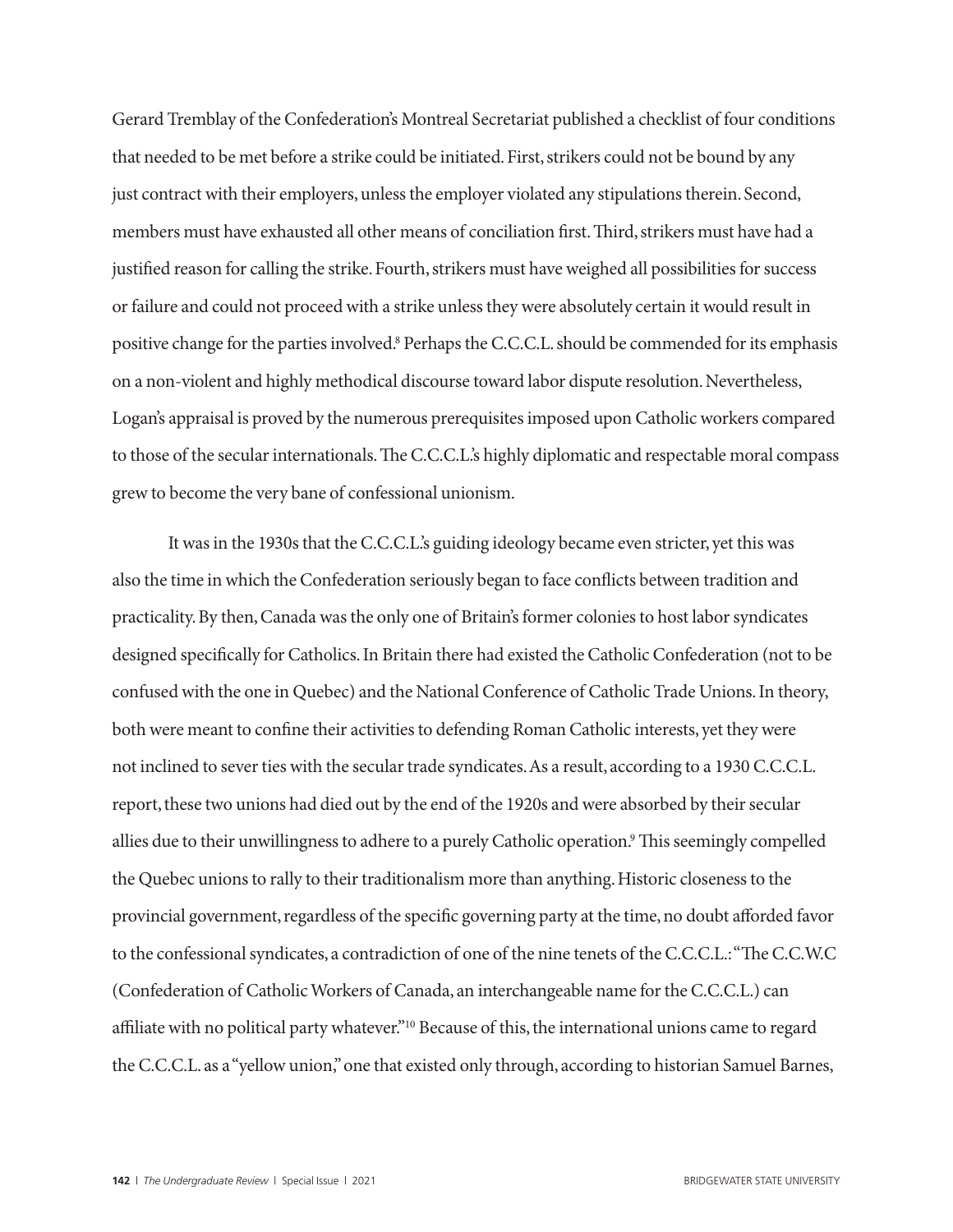"favoritism and neglect of the interests of the worker."11 This troubling relationship was made even more alarming with the election of Premier Maurice Duplessis in 1936. A shrewd and fervent Quebec conservative and no friend of worker's unions, Duplessis and the *Union Nationale* reigned over the province until 1939 before a short stint as an opposition party. Duplessis and the *Union* were reelected in 1944 and served as Quebec's governing body for another 15 years. Within a year after his first electoral victory, Duplessis had made his opposition to labor organization quite clear. All the while, the increasingly ineffectual role of the Catholic unions had become undeniable.

In September 1937, hundreds of "closed-shops" were in effect throughout Quebec. Within the context of the Great Depression and the variety of socially radical movements across Canada (mainly in Ontario and western Canada), unionized workers in Quebec felt that they had fallen behind in securing labor rights and increasingly sought to use strikes as tool to draw attention to their demands. Duplessis' response was blunt and ominous: "Workers have the right to organize but we will not permit the establishment of the closed shop in this province."12 The Premier used the injunction, a court ordered stoppage to labor action, to prevent any further expansion of unionism in Quebec. In 1937, the Trades and Labor Congress hosted its fifty-third annual conference. In an executive report, the Congress denounced as perilous to the "right to life, liberty and the pursuit of happiness" (much like the American Fourteenth Amendment, a clear indication of foreign influence) the implementation of "a number of severe and sweeping injunctions" taken against unions entrenched in "legitimate struggles to maintain and improve living standards."13 The T.L.C.C. also expounded upon the value of the closed shop, which it regarded as a voluntary arrangement between employers and employees that is negotiated by representatives of the affiliated unions. To the T.L.C.C., the policy did not obstruct the right of any employee to continue working regardless of union status. Should any non-union employee choose to continue working in a closed shop, he must be willing to affiliate with other workers in that establishment and eventually become a member of a union himself.

The C.C.C.L. had mixed feelings toward the closed shops of 1937 and was consequentially useless to either faction in this event. While the idea of the closed shop is conformable to Christian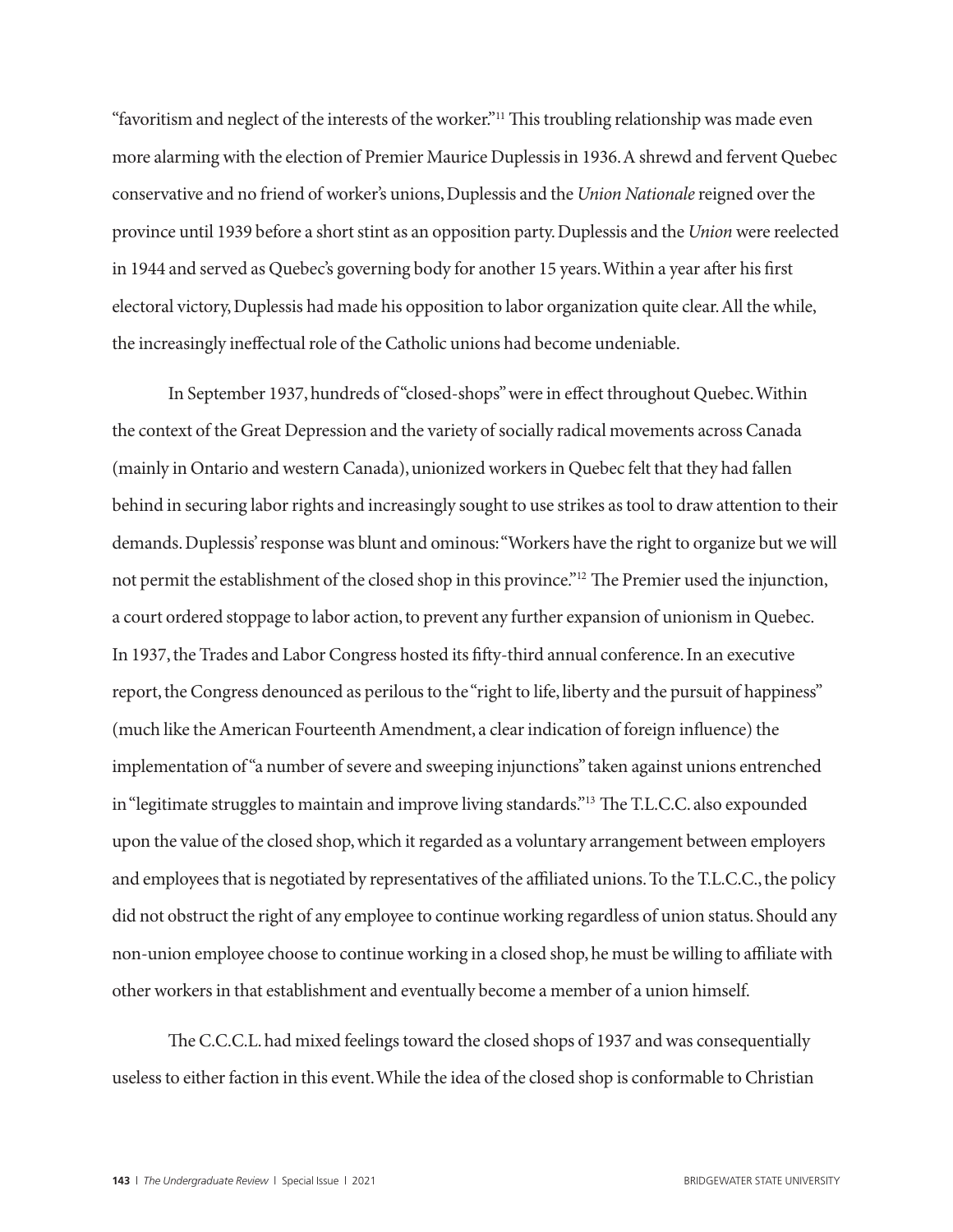values as a non-violent form of dispute resolution, it also displayed some socialist undertones, according to the Confederation. To them, there were two and only two outcomes of a closed shop. The first was rather optimistic in that a closed shop may be used to raise apprenticeship, improve trades, and create an honest and competent workforce. In so doing, successful and responsible business practices would prevail, and the C.C.C.L. could rest assured that the employer's "sacred" right to the free labor market was not obstructed.14 Abbé Edmund Hébert's analysis of the closed shop suggests that the second outcome was less celebratory yet, according to history, was regrettably the more frequent of the two.15 Apparently, closed shops had for so long maintained such an unfavorable public reputation because workers had used them to swell numbers in union membership, ostracize nonunion workers, and render employers ineffective by imposing upon them a potentially incompetent workforce. While employers do not completely lose control over the means of production under this system, they must negotiate with the unions to regain authority. To support the closed shop would have gone against the C.C.C.L.'s ideological opposition to workplace sabotage and their respect for the rights of non-union workers. Hébert underlined his point by stating that this subversive phenomenon had allegedly caused the undoing of many international unions in times past, such as the two English unions earlier in the decade.<sup>16</sup> Confessional unions only ever supported the closed shop as a mode of retaliation against opposing unions for past abuses, but Catholic unionists generally considered it too harsh a weapon to be utilized extensively. The closed-shop concept was a treacherous line for the C.C.C.L. to straddle. By playing it safe and expressing greater apprehension than support for the idea, the union avoided the risk of upsetting the preexisting labor and social orders and impurifying its hallowed ideology.

To spectators of the ever-evolving labor world, it appeared that anything short of unwavering support for workers and their causes crippled the appeal of Catholic unionism. In its annual report for the fiscal year of 1938, the federal Department of Labour reported C.C.C.L. membership at 49,401, a decrease of 2,599 from the previous year. It listed just 259 local syndicates and study circles, a decline of 27 from the previous year.<sup>17</sup> Meanwhile, another secular union had formed and rose to prominence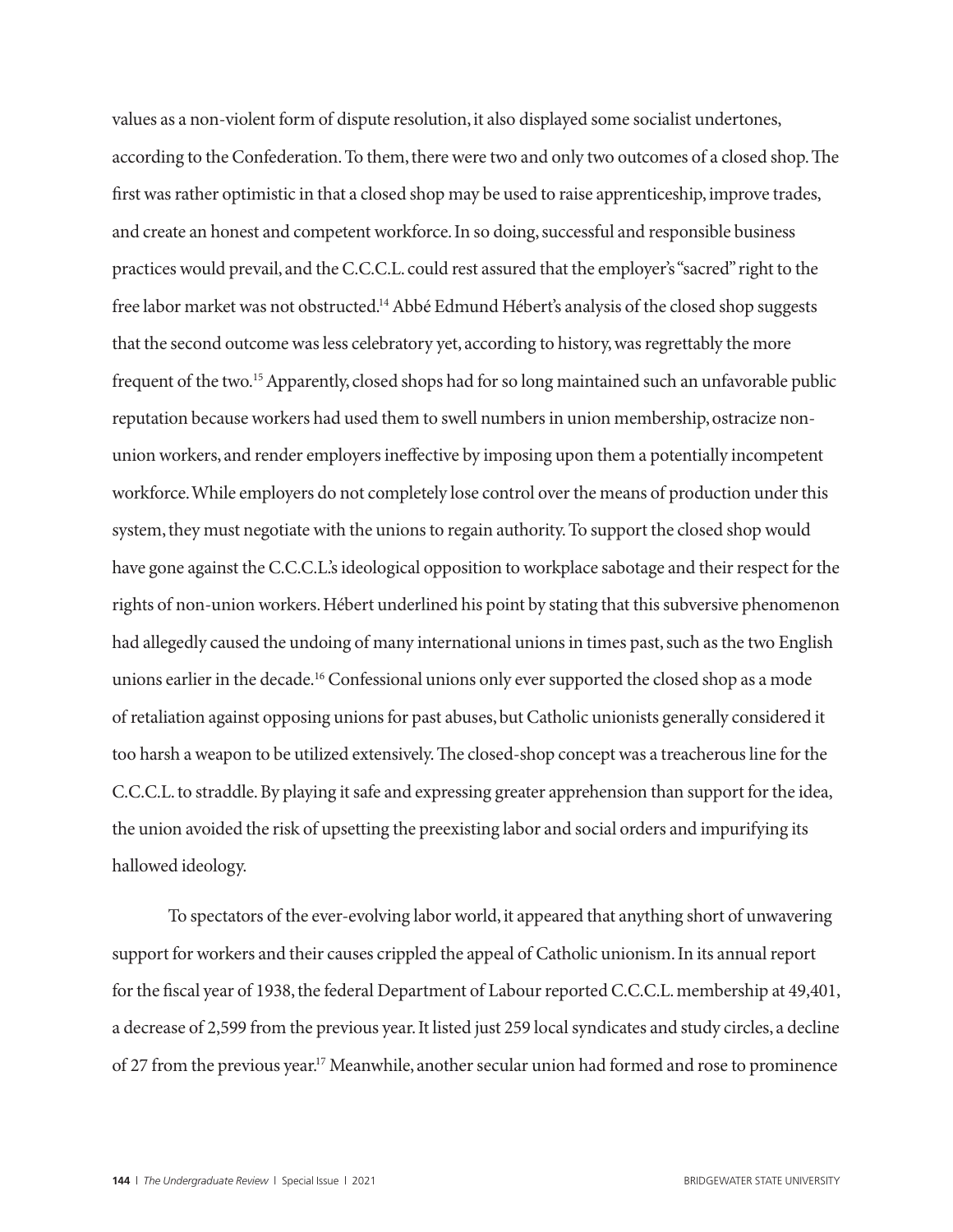quite rapidly - the Congress of Industrial Organizations. The C.I.O. arose as a radical response to the A.F.L. until unification in 1955 as the A.F.L.-C.I.O., following years of bitter rivalry. The Congress opened in late 1935 with a membership of approximately one million. This soared to 4,037,877 across North America as of October 1938.18 Neutrality on the matter of the 1937 closed shops did not serve well either the image of the C.C.C.L. or the workers whose interests they claimed to represent, and statistics brought that growing divide to the forefront. Unfortunately for the C.C.C.L., this was hardly the greatest challenge it needed to overcome. The next 11 years forced the Catholic unions to face the fallout from their own dogma, and in so doing they realized their place in the history of Quebec labor. As time progressed, they discovered just how untenable their traditions were amidst the explosive cultural and economic change rising in Quebec, especially with a formidable new opponent in the C.I.O.

Canada entered World War II in 1939, and throughout the 1940s the C.C.C.L. found itself navigating an utterly foreign realm. Rapid industrialization forced the Catholic unions to expand into new war industries, virtually unknown to Quebec before then, at the risk of losing prominence to other unions. The Confederation managed to expand into the mass-production sector, albeit minimally, in which it encountered the most typical problems of contemporary labor organization for the very first time.19 Until the late forties, according to Quebec historian Miriam Chapin, the confessional syndicates were little better than "glorified company unions." If not serving in organizational capacities for company formalities like annual picnics, they acted as a foil to the more radical unions. In 1942, for example, a Catholic local under the guidance of a Montreal priest was used to quell an A.F.L. strike at Arvida, an aluminum-mining town owned by and named for American industrialist Arthur Vining Davis. The tactics employed at the Arvida strike included charitable visits to the wives of strikers, emphasis on devotion to the parish, appeals to nationalism, and even anti-Semitism, all of which apparently won the day for the C.C.C.L.<sup>20</sup> By upstaging the secular A.F.L., the C.C.C.L.'s actions at Arvida proved, though only temporarily, that tried-and-true Catholic mores still had a place in modern labor syndicalism.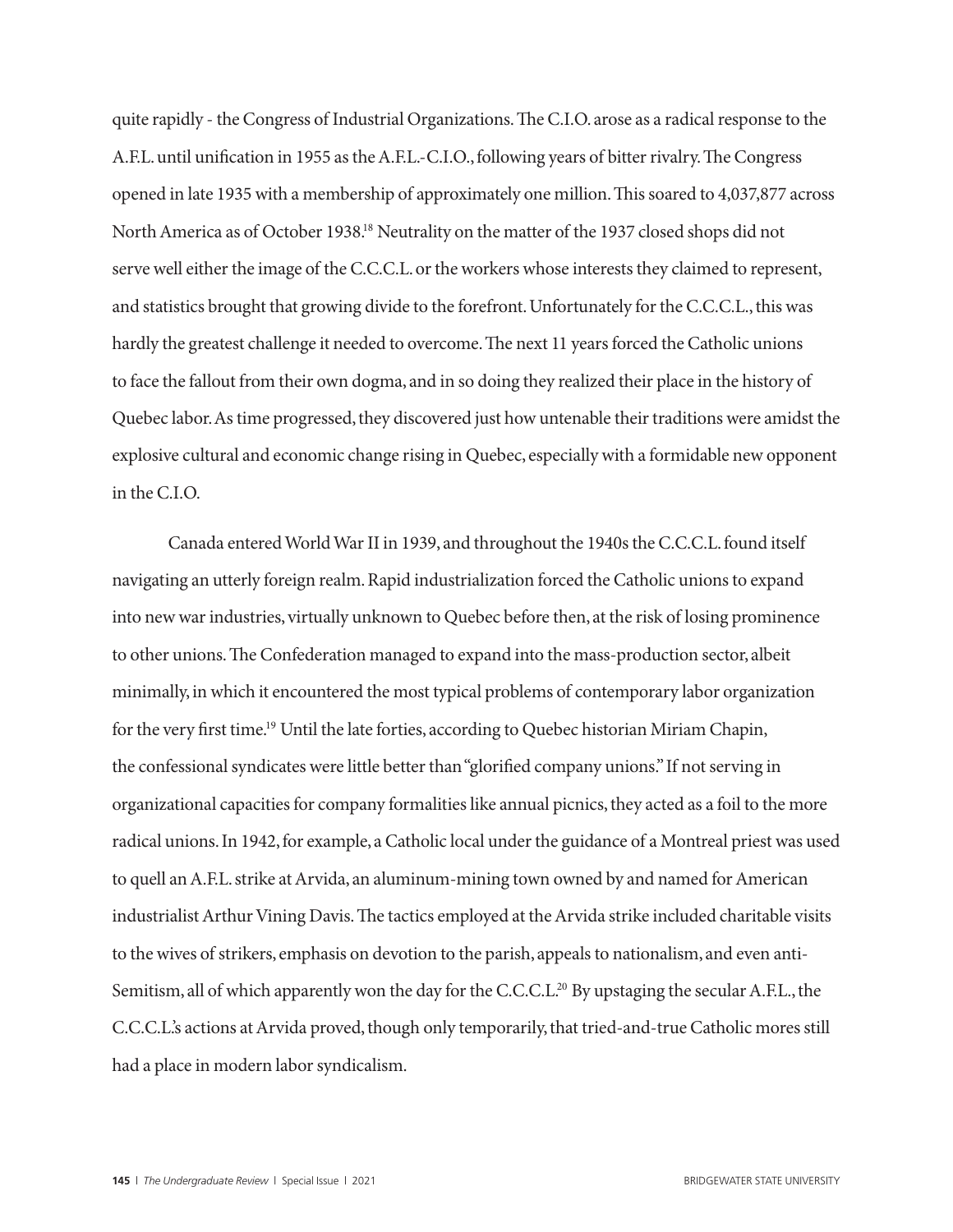Arvida was but a small success for the C.C.C.L., as it was the secular unions that boasted the greatest appeal across Quebec by this time. Industrial workers were generally hired with little or no regard for ethnic or religious background, which was especially true of Montreal, a city with a sizable non-French population and the one in which the province's industry was most heavily concentrated. Quebec labor law provided certification to those unions that could enlist the broadest base of workers in a given plant. These certified unions could then bargain on behalf of all workers. This diversity did not align with traditional patterns of integral Catholicism,<sup>21</sup> a belief that could not (and did not) last in modern times.<sup>22</sup> While confessional unions represented a third of all organized workers in Quebec by 1940, they were virtually nonexistent in the shipyards and factories. During the tenuous summer of 1943, 401 strikes occurred in the war industries, amounting to 1,041,198 worker-days lost.<sup>23</sup> The C.C.C.L. did manage to win a supervised vote against the Sorel Metal Trades Council, an A.F.L. subsidiary, securing the representation of 2,000 workers of the gun manufacturer Sorel Industries Limited. This was the extent of Catholic influence, however, as it had no presence in neighboring shipyards. The Catholic confederation had also suffered a membership deficit at the hands of Ernest Bolduc of the Boilermakers and Iron Shipbuilders Union of Canada, chartered by the Canadian Congress of Labor (C.C.L.). The use of "Canadienne" in the syndicate's French name apparently attracted many French-Canadian workers, allowing Bolduc to beat out the confessionals and even some craft-based internationals for membership.<sup>24</sup>

It was not until the election of Gérard Picard as president of the C.C.C.L. in 1946 and Jean Marchand as secretary that the Confederation took on a more active operational philosophy. Picard's platform of militant action allowed him to defeat Duplessis supporter and docile unionist Alfred Charpentier in his presidential bid.25 The effects of the Great Depression, anti-conscription sentiment in the interwar years, increasing international influence, and constant quarrels with the Duplessis government prove that Picard's radical awakening had been a long time coming and was not exclusive to him. By the end of the decade, says Miriam Chapin, the confessional syndicates fought like "wildcats," which signaled a tremendous shift in tone within a few years.<sup>26</sup> By 1948, the C.C.C.L.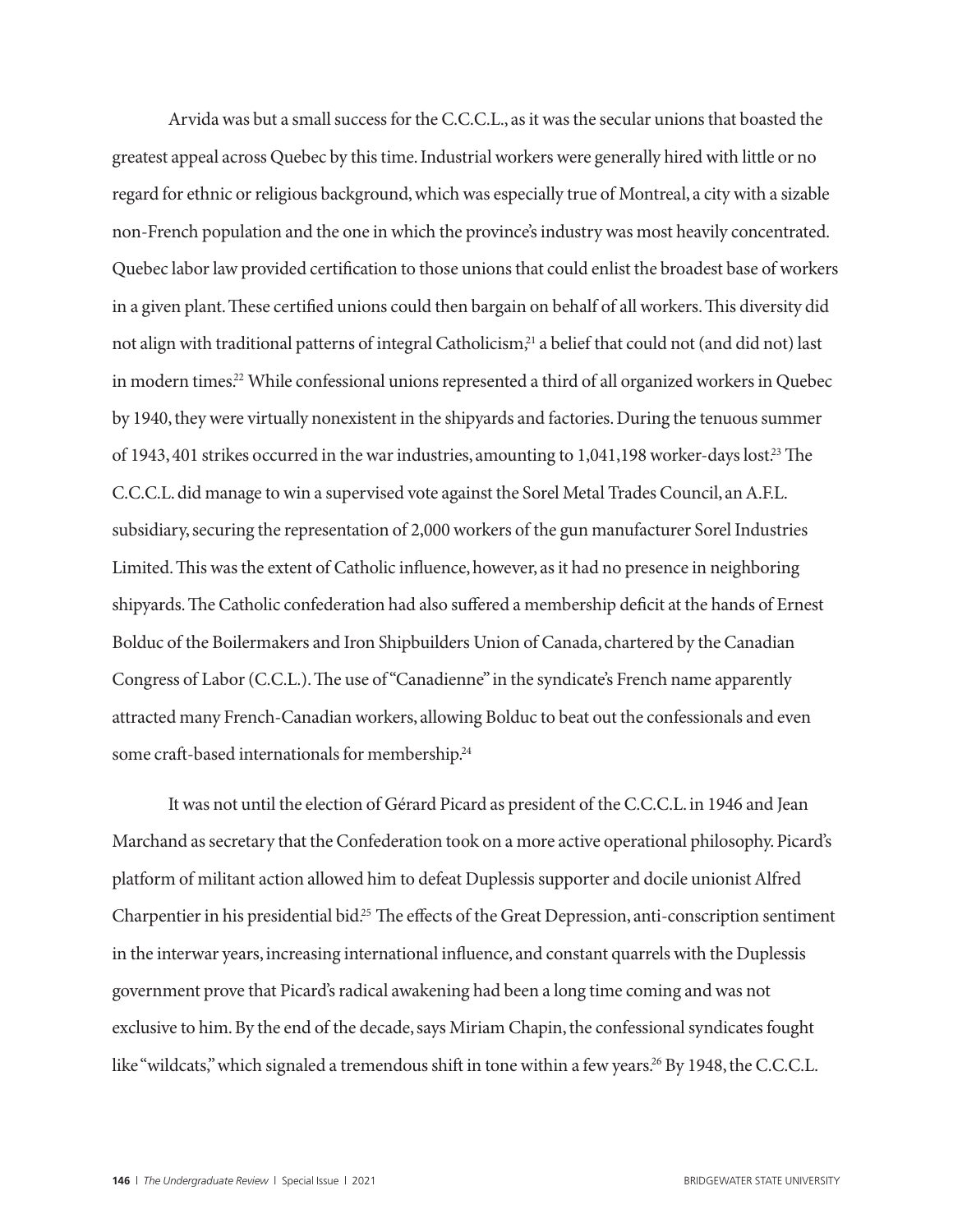claimed a total membership of 78,892.<sup>27</sup> For the 82,000 that were enlisted by the next year, their faith in the Church would be put to the ultimate test in what was perhaps the most essential labor dispute in Quebec's history.

The Asbestos Strike began on February 13, 1949, in which 5,000 Catholic-unionized workers throughout Quebec's Eastern Townships voted to strike against the six, Anglophone asbestos mining corporations, the American-owned Canadian Johns-Manville Company chief among them. Among the union's 13 demands, most of which were ignored by the companies initially, were the elimination of toxic asbestos dust in and around the mills, a 15-cent-an-hour general pay increase and nine paid holidays a year.<sup>28</sup> Deemed illegal under Quebec labor law, the strike was immediately denounced by Premier Duplessis who decried the C.C.C.L. leaders involved as "saboteurs" and "subversive agents."29 Police intervention led to violence, such as a dynamite explosion near the railway line on March 14 and strikers overturning a company jeep that injured an official two days later. Hostility was also directed towards the strikebreakers, attacked by the union men as "scabs," brought in to keep the mines running amidst the strike. They consisted of new and established workers from Asbestos as well as men from the nearby mining townships.<sup>30</sup> By April 1, the Asbestos Strike had taken on definite characteristics, and public opinion swayed largely in favor of the union.

During the strike, several clergymen broke from the archaic mold of docility and inaction. Bishop Louis Camirand of Quebec City proclaimed that the workers "are not depriving themselves and their children of their wages for the sake of pleasure; they have been forced to do so because of the unqualifiedly provocative attacks." Father Cousineau contributed two fiercely pro-labor articles to *Relations*, and he hailed the strikes as a manifestation of profound social change for the making of a "new generation" in Quebec. Of the strike itself, he was clear that "social justice must be placed above legality."31 On May 1, Joseph Charbonneau, Archbishop of Montreal, called for donations to aid the embattled workers to be collected every Sunday at each church in the diocese until the strike ended. "There is a conspiracy to destroy the working class," the Archbishop declared, "and it is the church's duty to intervene."<sup>32</sup> Charbonneau and Cousineau understood that observing from the sidelines aided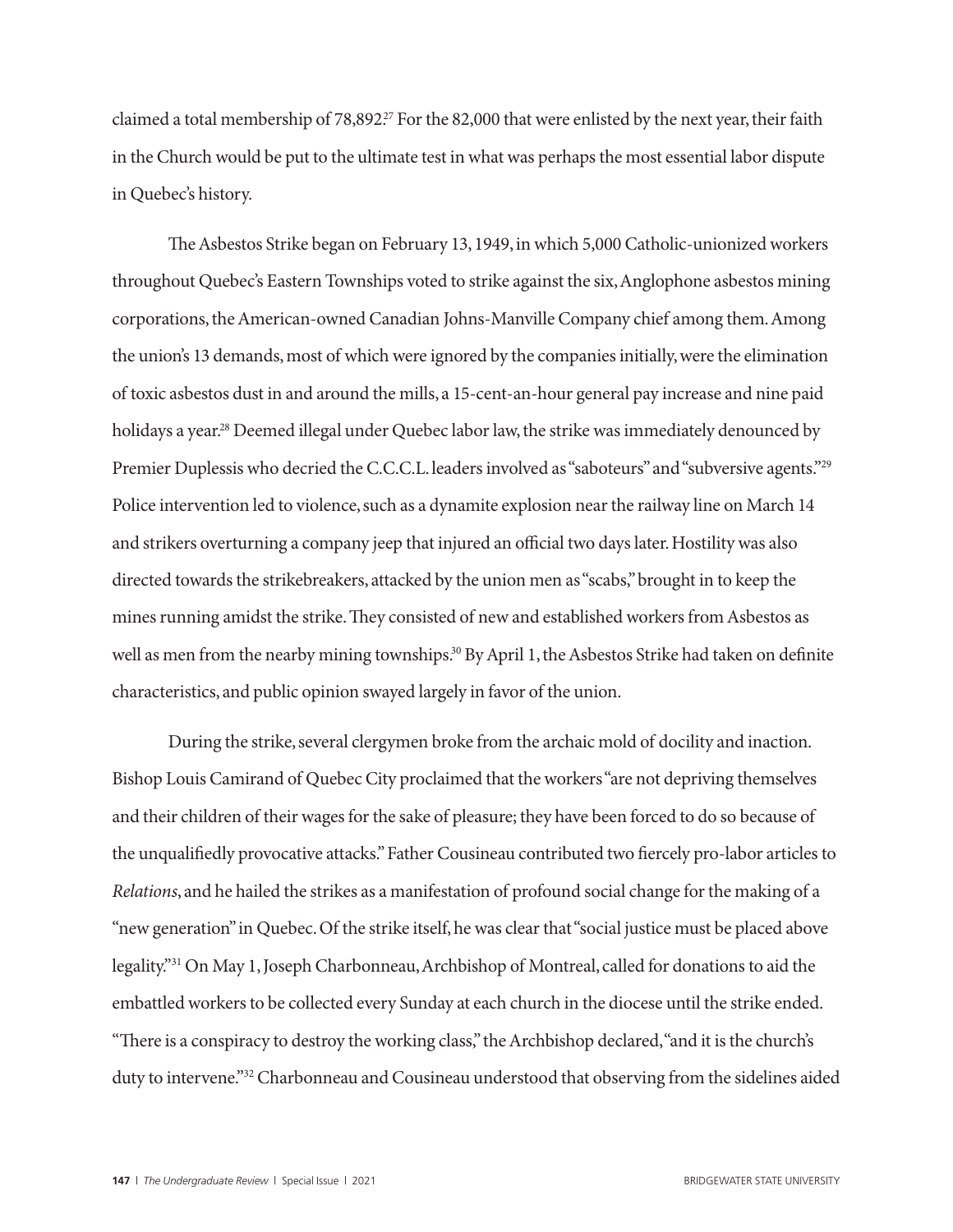the abuser, not the abused. They understood how the Church's doctrine was outdated and wholly incompatible with basic rights and human decency. Nevertheless, as successful as these figures were in procuring material support, and as incendiary as their speeches and writings may have been, the strikers felt the aid of the Church had been too little, too late.

By May 9, the 5,000 workers on strike had seriously begun to consider switching affiliation to the C.I.O. as a last-ditch effort to keep from losing momentum as victory apparently grew near. President Rodolphe Hamel of the Federation of Asbestos Workers reported that strikers had "enough to eat and some spending money" yet "clothes and things to make life more agreeable are lacking."33 Each married couple received five dollars a week from the C.C.C.L. plus one for each child, along with food allotments when necessary. Money for food had come in large part thanks to charitable collections by churches all around the province. Other contributions had been made from sympathetic unions, Catholic and secular. The C.I.O. planted the seeds of intervention with a \$200 donation by May.<sup>34</sup> Even though no official approach had been made regarding a change in affiliation from the C.C.C.L. to the C.I.O., the threat thereof was apparent. President Hamel stressed that wholehearted support had been received by many union leaders in the C.C.C.L. "We must do something to keep our workers from being enslaved," said Hamel in a May 10 column of the *Montreal Gazette*, "and we think such a move [to affiliate with the C.I.O.] would help us immeasurably in getting justice."35 Syndicate leaders minced no words when expressing their discontent to the bishops. "If we lose this strike," their stark warning read, "the Catholic labor movement is finished. Not only will the members desert it for the C.I.O., but we'll (the syndicate officers) desert it ourselves—we'll go over to the international unions in a body."36 Although the mass shift to the C.I.O. never came to fruition, what is important about this event is that the ideological schism between the clergy and the workers could no longer be ignored. In the short term, the workers suffered an unnecessary obstacle to their goals. In the long term, the C.C.C.L. experienced a major blow to its authority from which it struggled to recover.

On June 24, the Thetford mining companies agreed on a return to work for June 27,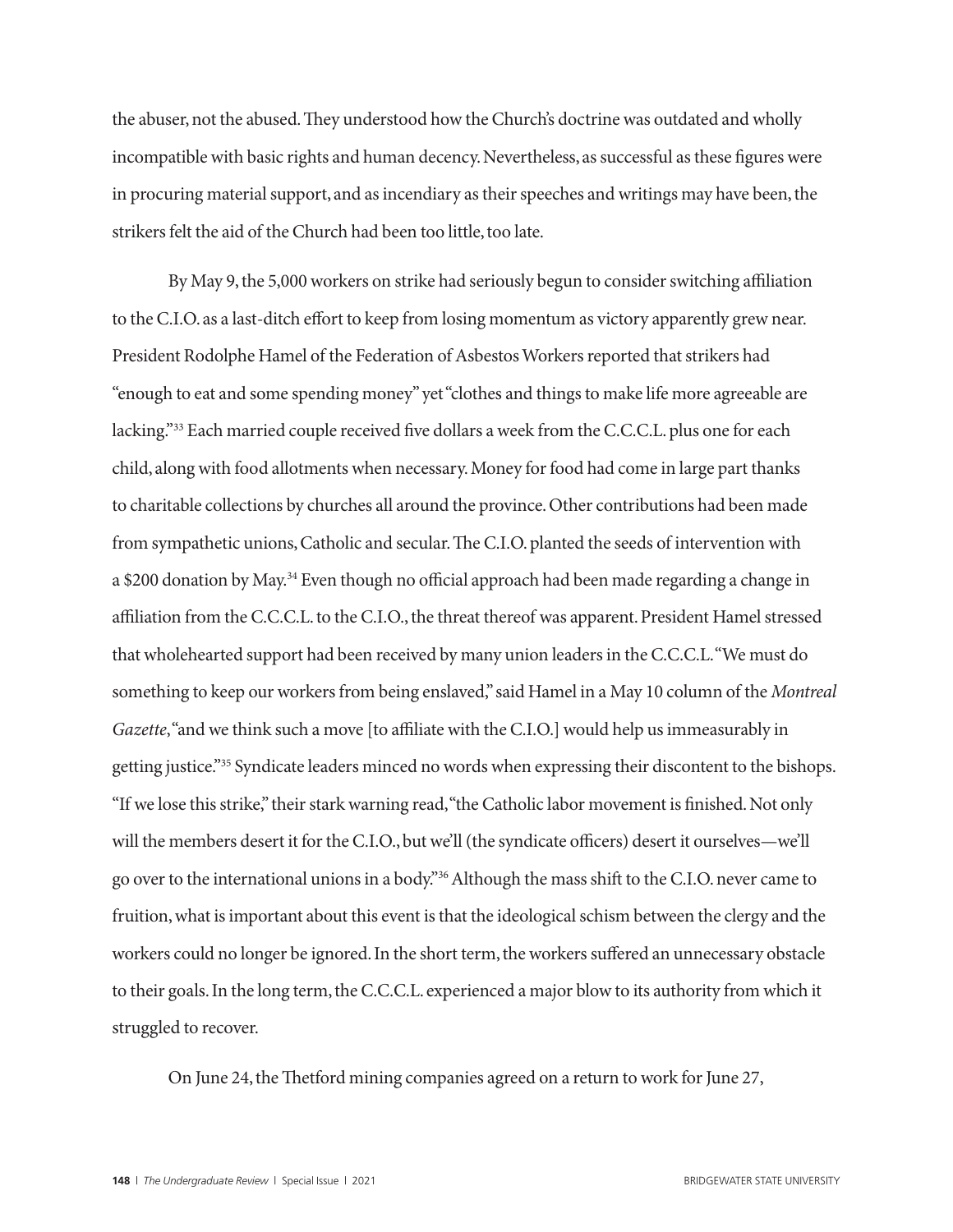recertification of the union, arbitration for issues left unresolved within ten days, and the right of the company not to reengage men convicted of disorderly conduct. In Asbestos, the settlement of July 1 brought about a ten-cent-an-hour wage increase, seniority rights, reemployment of all workers without discrimination (except those convicted in court), four paid holidays a year, and a remaining five-cent-an-hour increase to be negotiated. The plight of those workers still unemployed was not addressed at the December 29 signing of the collective labor agreements.<sup>37</sup>

The asbestos strikes of 1949 yielded beneficial results for the C.C.C.L., but only marginal results. It is true that the Confederation was now shaken loose from its "reputation for equivocation and appeasement," and it did mobilize the French-Canadian intellectual community to the side of the church and expose the dark nature of the Duplessis administration.38 The strikes formed the basis of the Maîtres Chez Nous campaign slogan of the Quebec Liberal Party that defeated the *Union Nationale* in 1960. Pierre Trudeau in his 1956 reflections on the strikes remarked that the events of 1949 would be remembered as a historical milestone for the province, the country, and the workingclass movement around the world, not just one for the asbestos mining townships.39 Even then, the C.C.C.L. still exhibited some level of hubris. It appeared that some had not been quite as troubled by the developments of Asbestos and their impact on the future of the C.C.C.L. In a December 29 column in the *Calgary Herald*, Catholic businessmen (oddly not specified by name, however) went on record saying, "We must be convinced that the social doctrine of the church, and it alone, is able to provide all elements essential for a just solution of the social questions (of Quebec)."40 On the Confederation's social action, Gérard Picard said simply, "It's good…If there had been no application of social doctrine, the workers would have deserted us. They want results."41 Picard was technically right in saying this as the confessional unionists never did switch to the C.I.O. This outcome papers over the fact that the workers threatened to leave the Confederation, thus proving that the C.C.C.L was unable to meet the demands of modern unionists. The apparent residual stubbornness of some Catholic leaders did not age well and was a major cause for the diminished presence of confessional unionism in the decade following the Asbestos strikes.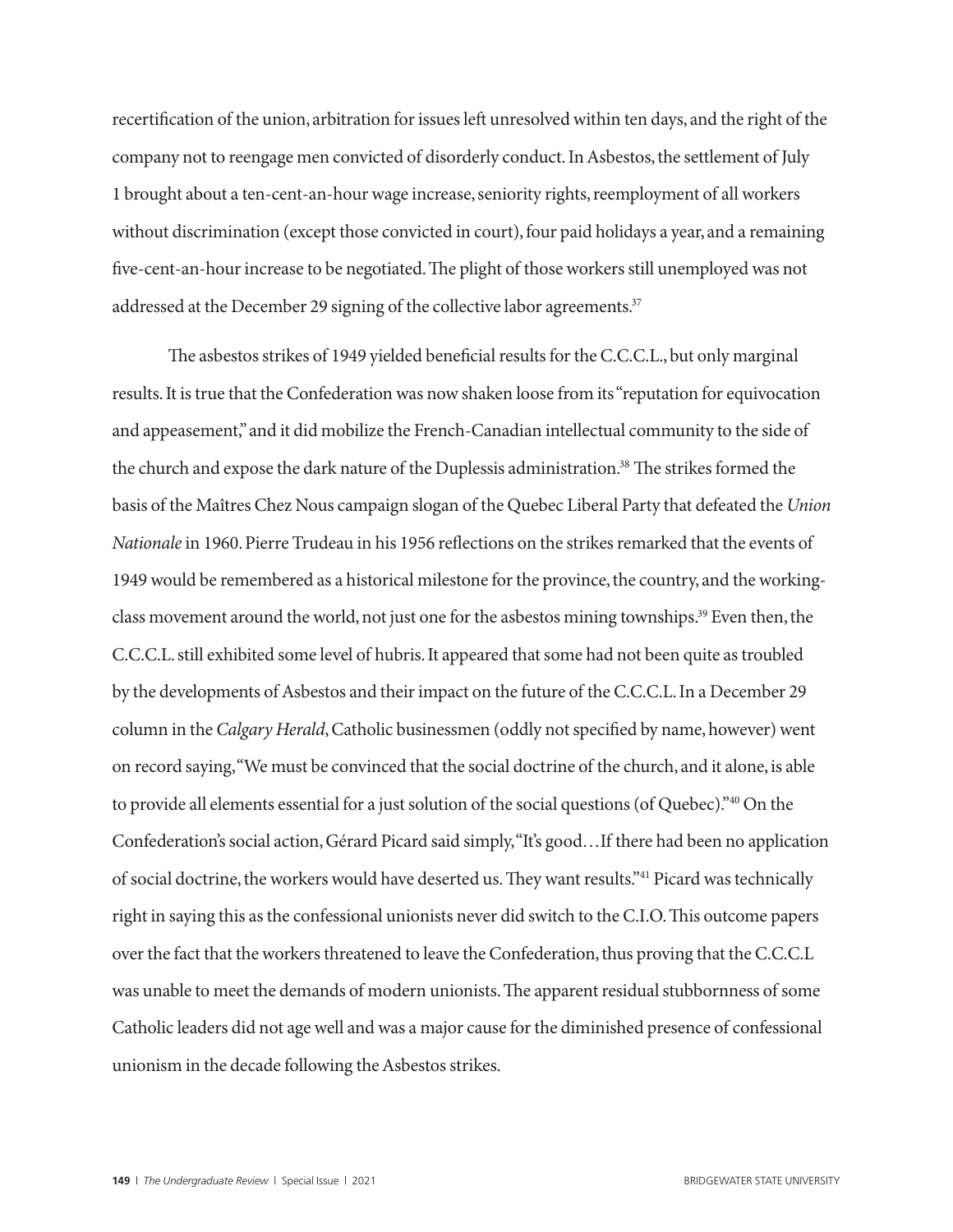The C.C.C.L. continued as a notable union into the 1950s, though much diminished from what it had once been. As of 1959, of the 1,400,000 unionized workers in Canada, just over one million were affiliated with the Canadian Congress of Labor. Of those 275,000 organized workers in Quebec, some 100,000 were members of confessional unions.<sup>42</sup> Lay leaders had taken on more and more administrative and organizational roles over the previous decade, but the chaplains had remained the supreme authority in the confessional unions during the war years. Following Asbestos, however, the more aggressive laity rose to the leadership, significantly reducing the overall authority and importance of the chaplain. In a collective Pastoral Letter published by the Church of Quebec on February 1, 1950, the wisdom, experience in labor relations, and rank of the chaplain within the Church were certainly still revered, but by now he acted primarily as an observer to union matters.<sup>43</sup> Samuel Barnes further outlined the truncated role of the chaplain in a 1959 installation of the *ILR Review*. The chaplain is "neither leader, director, propagandist nor business agent. In the beginning there was need for the chaplain of these organizations to go now and then beyond his normal functions. Unionism today no longer requires this unusual action. The chaplain must take upon himself the noble function of educator."<sup>44</sup>

Along with a revised command structure, the C.C.C.L. experienced another milestone change in the 1950s. Once decried as "alien" and "godless," A.F.L.-C.I.O. unions were now treated as welcomed allies by the confessional syndicates. There was now close and often fruitful cooperation between the local Catholic and secular international federations, and confessional membership was now open to all faiths.45 Marchand and Picard had campaigned for years on friendly cooperation with English-Canadian and international unions, and the local syndicates in Asbestos had hosted a number of English-speaking Protestants leading up to the 1949 strikes.<sup>46</sup> Also in 1949, the Canadian Congress of Labor passed a resolution favoring the unification of "all bona fide labour organizations" in response to both the *Union Nationale's* proposed provincial labor code and the troubling Prince Edward Island Trade Union Act of 1948 which, among other things, forbade closed-shop contracts like those seen in Quebec in 1937.<sup>47</sup> The C.C.L. and Trades and Labor Congress of Canada joined with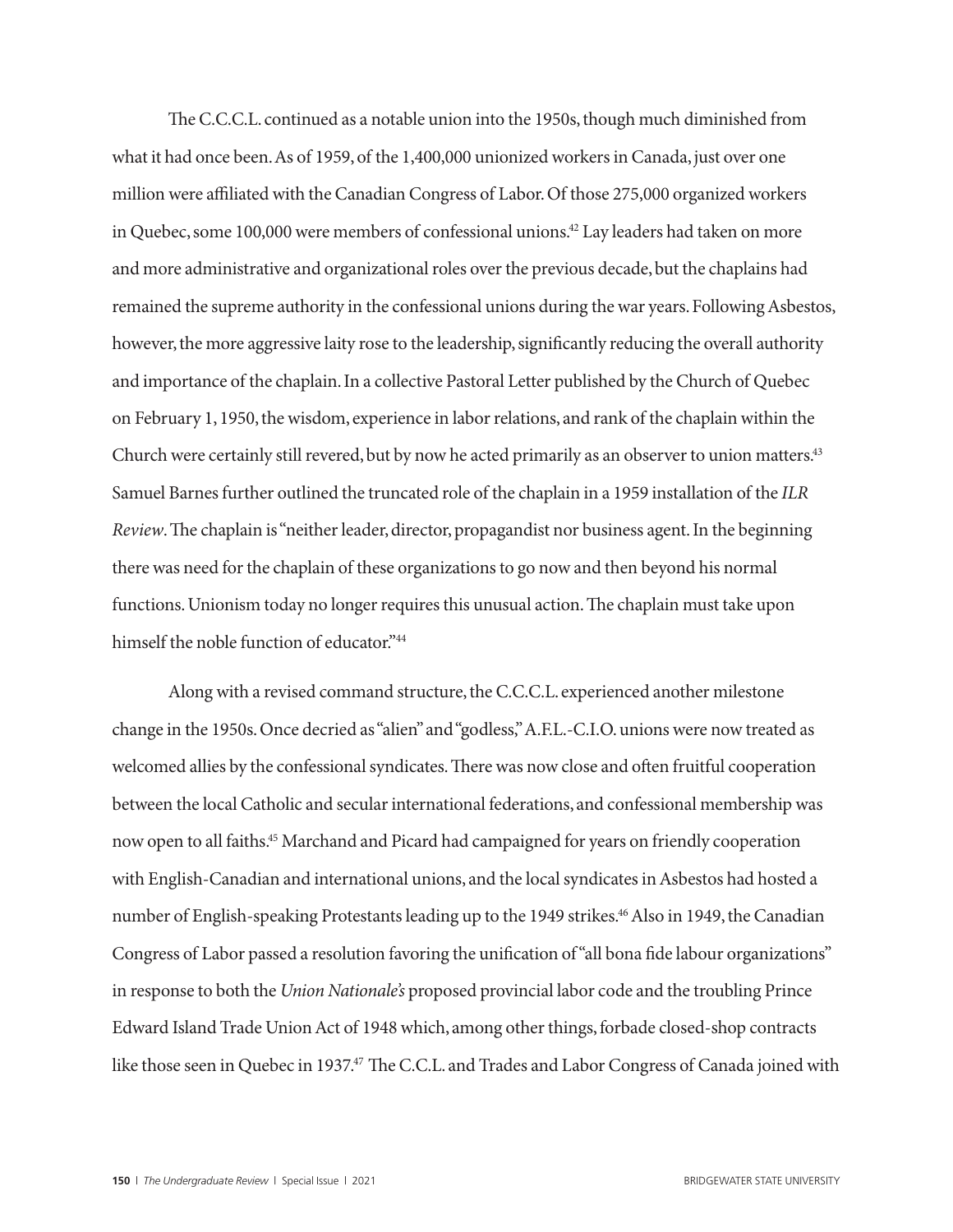the C.C.C.L in the formation of the Joint Conference of Organized Labour in the Province of Quebec. Marked progress towards greater unity came in August 1950 when the two congresses issued two joint statements, one in support of the United Nations' stance on Korea,<sup>48</sup> and another supporting the railway unions of both congresses in their national strike.<sup>49</sup>

All these changes considered, the C.C.C.L. faced three major challenges by the end of the 1950s. First, uncertain attitudes towards nationalism had arisen. The C.C.C.L. would defend the rights of Quebecers to the letter, but it no longer wanted to be associated with the nationalism of the Duplessis government. Even in decades past the Confederation understood that the marriage of unionism and government was historically damning to the former, and the Catholic unions saw now more than ever that nationalism was a tool used merely to prevent the enactment of social legislation.50 Second, as indicated throughout the history of confessional unionism, there existed growing dissatisfaction with the role of the Church in Quebec daily life. Though not antireligious, some C.C.C.L. leaders had become anti-clerical, and the organization's confessional status limited membership potential even as enlistment had been opened to anyone. There was a general feeling of defeatism among several C.C.C.L. leaders that confessional unionism in Canada was "dépassé" (meaning roughly, "its time has passed"), especially seeing as how the majority of organized labor in Quebec was now affiliated with the international, "neutral" syndicates.<sup>51</sup> Lastly, the C.C.C.L.'s aversion to party politics allowed more radical laymen to rise and alter the future of confessional unionism. Disengagement from direct action in labor movements allowed the church to expand its freedom of action and would enable the now more-secular C.C.C.L. to expand its economic doctrines and engage in political activities outside the confines of Christian doctrine, and perhaps this was for the better given the Confederation's record.<sup>52</sup>

For better or worse, the C.C.C.L. had evolved far beyond what its founders had initially conceived. Perhaps such changes were too few and far between. Perhaps they had not come about fast enough to preserve the sanctity of pure Catholic unionism. Whatever the case, the times forced the confessional unions to change rather than the unions adapting on their own merit. For that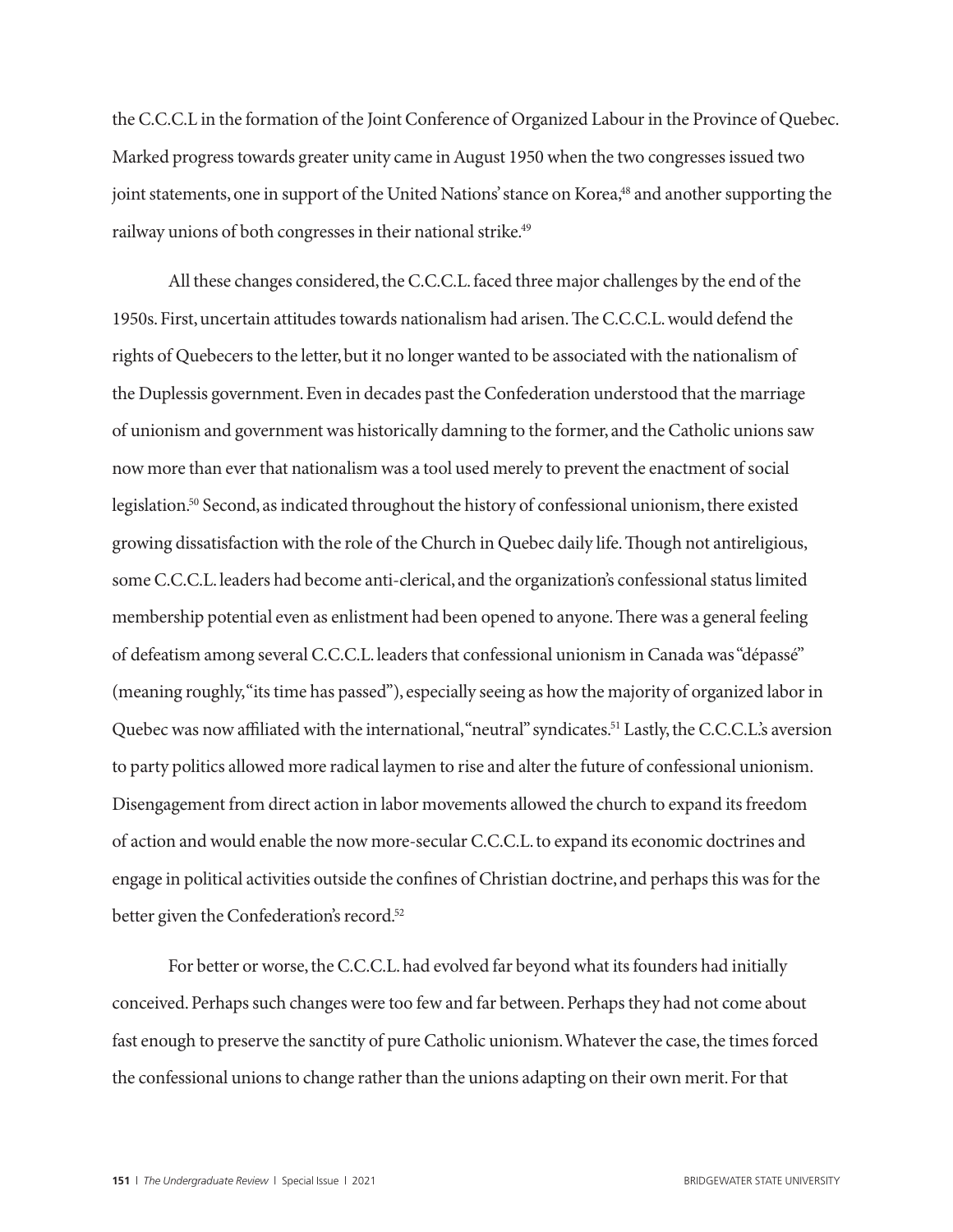reason, Catholic labor unionism had fallen from grace in the eyes of many French Canadians, and at the dawn of the Quiet Revolution, only more modern, revolutionary spirits would prevail and bring about meaningful change in the province of Quebec.



**Jake Cuneo** is a proud graduate of the Bridgewater State University's, class of 2021 and is now pursuing a career in the field of law.

#### **Notes**

- <sup>1</sup> Samuel H. Barnes, "The Evolution of Christian Trade Unionism in Quebec," *Industrial and Labor Relations Review* 12, no. 4 (July 1959): 570.
- <sup>2</sup> Barnes, "The Evolution of Christian Trade Unionism," 571.
- <sup>3</sup> Harold Amos Logan, *Trade Union Organization in Canada* (Chicago: University of Chicago Press, 1928), 301.
- <sup>4</sup> Logan, *Trade Union Organization in Canada*, 336.
- <sup>5</sup> Blair Fraser, "Priests, Pickets and Politics," *Maclean's*, July 1, 1949, 50.
- <sup>6</sup> Logan, *Trade Union Organization in Canada*, 335.
- <sup>7</sup> Logan, *Trade Union Organization in Canada*, 352-353.
- <sup>8</sup> Logan, *Trade Union Organization in Canada*, 352.
- <sup>9</sup> Canada, Department of Labour, *Twenty-Eighth Annual Report on Labour Organization in Canada* (For the Calendar Year of 1938) (Ottawa, King's Printer, 1938), 37.
- <sup>10</sup> Canada, Department of Labour, *Twenty-Eighth Annual Report*, 38.
- <sup>11</sup> Barnes, "The Evolution of Christian Trade Unionism," 571.
- <sup>12</sup> "Trades Congress Raps Injunctions: Urges Fight to End Discrimination Against Unions in Canada," *Montreal Gazette*, September 14, 1937, 4.
- <sup>13</sup> "Trades Congress Raps Injunctions," 4.
- <sup>14</sup> Logan, *The History of Trade Union Organization in Canada*, 353.
- <sup>15</sup> An abbé (abbot) was an official within the Church who, in the context of the C.C.C.L., could be appointed by a bishop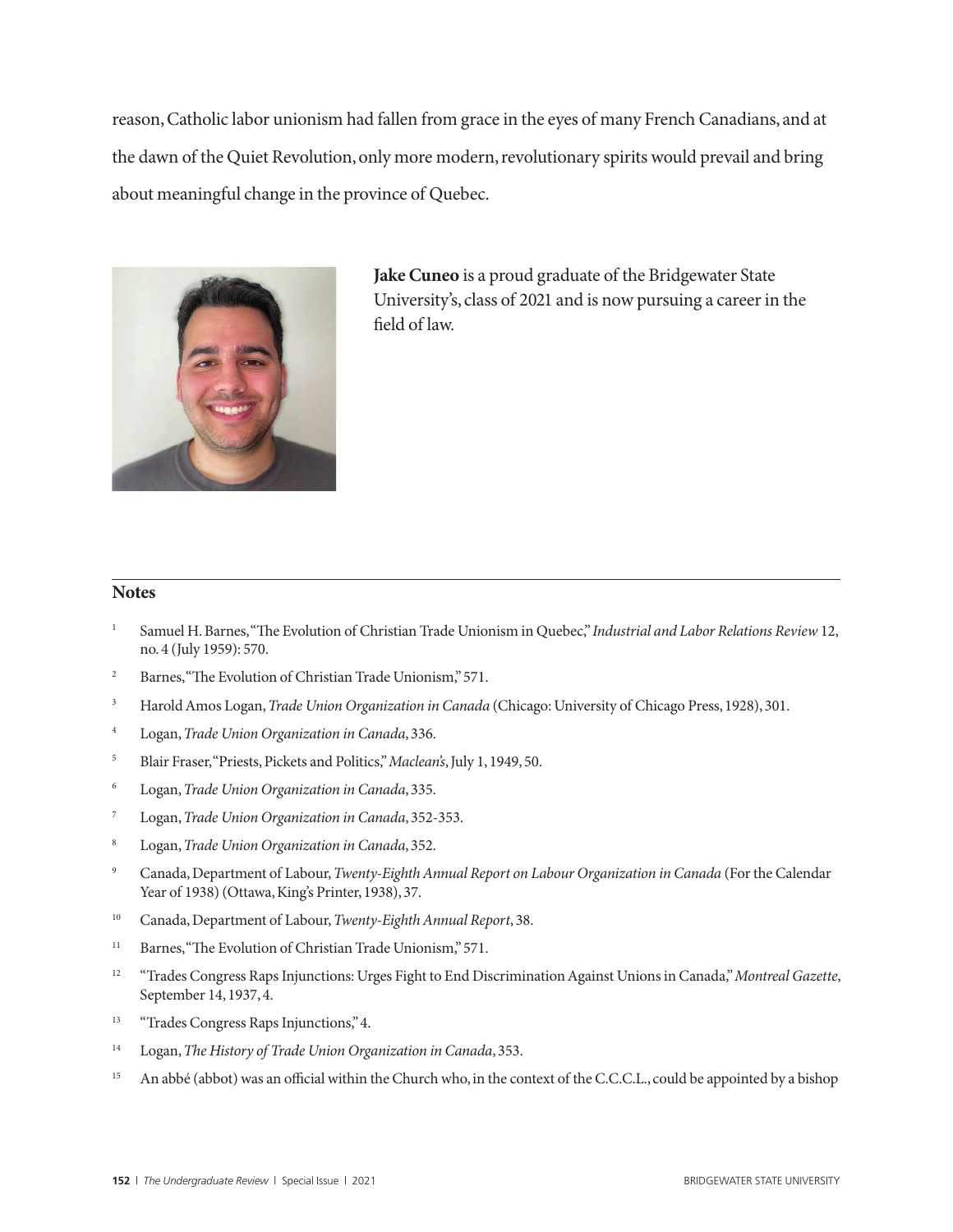for such tasks as the creation of a local union. Hébert was from Montreal.

- <sup>16</sup> Logan, *The History of Trade Union Organization in Canada*, 353.
- <sup>17</sup> Canada, Department of Labour, *Twenty-Eighth Annual Report*, 184-185.
- <sup>18</sup> Canada, Department of Labour, *Twenty-Eighth Annual Report*, 185.
- <sup>19</sup> Barnes, "The Evolution of Christian Trade Unionism," 571.
- <sup>20</sup> Miriam Chapin, *Quebec Now* (New York: Oxford University Press, 1955), 68-69.
- <sup>21</sup> To specify, this refers to confessional unionism's general apprehension of foreign and/or non-Catholic influence of any kind.
- <sup>22</sup> Barnes, "The Evolution of Christian Trade Unionism," 571.
- <sup>23</sup> James Pritchard, "The Long, Angry Summer of '43: Labor Relations in Quebec's Shipbuilding Industry," *Labour / Le Travail* 65 (Spring 2010): 51.
- <sup>24</sup> Pritchard, "Long, Angry Summer," 53.
- <sup>25</sup> Fraser, "Priests, Pickets and Politics," 50.
- <sup>26</sup> Chapin, *Quebec Now*, 69.
- <sup>27</sup> Alfred Charpentier, "The Labor Organizations: CTCC and the Canadian Congress of Labor," *Industrial Relations*, 4, no.1 (1948): 3.
- <sup>28</sup> Fraser Isbester, "Asbestos 1949," in *On Strike: Six Key Labor Struggles in Canada*, *1919-1949*, ed. Irving Abella (Toronto: James Lorimer & Company, Ltd., 1974), 166.
- <sup>29</sup> Fraser, "Priests, Pickets and Politics," 9.
- <sup>30</sup> Isbester, "Asbestos," 174.
- <sup>31</sup> Isbester, "Asbestos," 178.
- <sup>32</sup> Fraser, "Priests, Pickets and Politics," 9.
- <sup>33</sup> "Asbestos Workers Are Considering Switching Affiliation to C.I.O," *Montreal Gazette*, May 10, 1949, 1.
- <sup>34</sup> "Asbestos Workers Are Considering Switching Affiliation," 1.
- <sup>35</sup> "Asbestos Workers Are Considering Switching Affiliation," 1.
- <sup>36</sup> Blair Fraser, "Labor and the Church in Quebec," *Foreign Affairs* 28, no. 2 (January 1950): 252.
- <sup>37</sup> Isbester, "Asbestos," 187-188.
- <sup>38</sup> Isbester, "Asbestos," 188.
- <sup>39</sup> Jessica van Horssen, "Asbestos, Quebec: The Town, the Mineral, and the Local-Global Balance Between the Two," *Western Graduate and Postdoctoral Studies* (2010): 186.
- <sup>40</sup> Richard Daignault, "Management 'To Bend to Church's Social Doctrine,'" *The Calgary Herald*, December 29, 1949, 5.
- <sup>41</sup> Daignault, "Management 'To Bend," 5.
- <sup>42</sup> Barnes, "The Evolution of Christian Trade Unionism," 569-570.
- <sup>43</sup> Isbester, "Asbestos," 189.
- <sup>44</sup> Barnes, "The Evolution of Christian Trade Unionism," 574.
- <sup>45</sup> Fraser, "Labor and the Church in Quebec," 249.